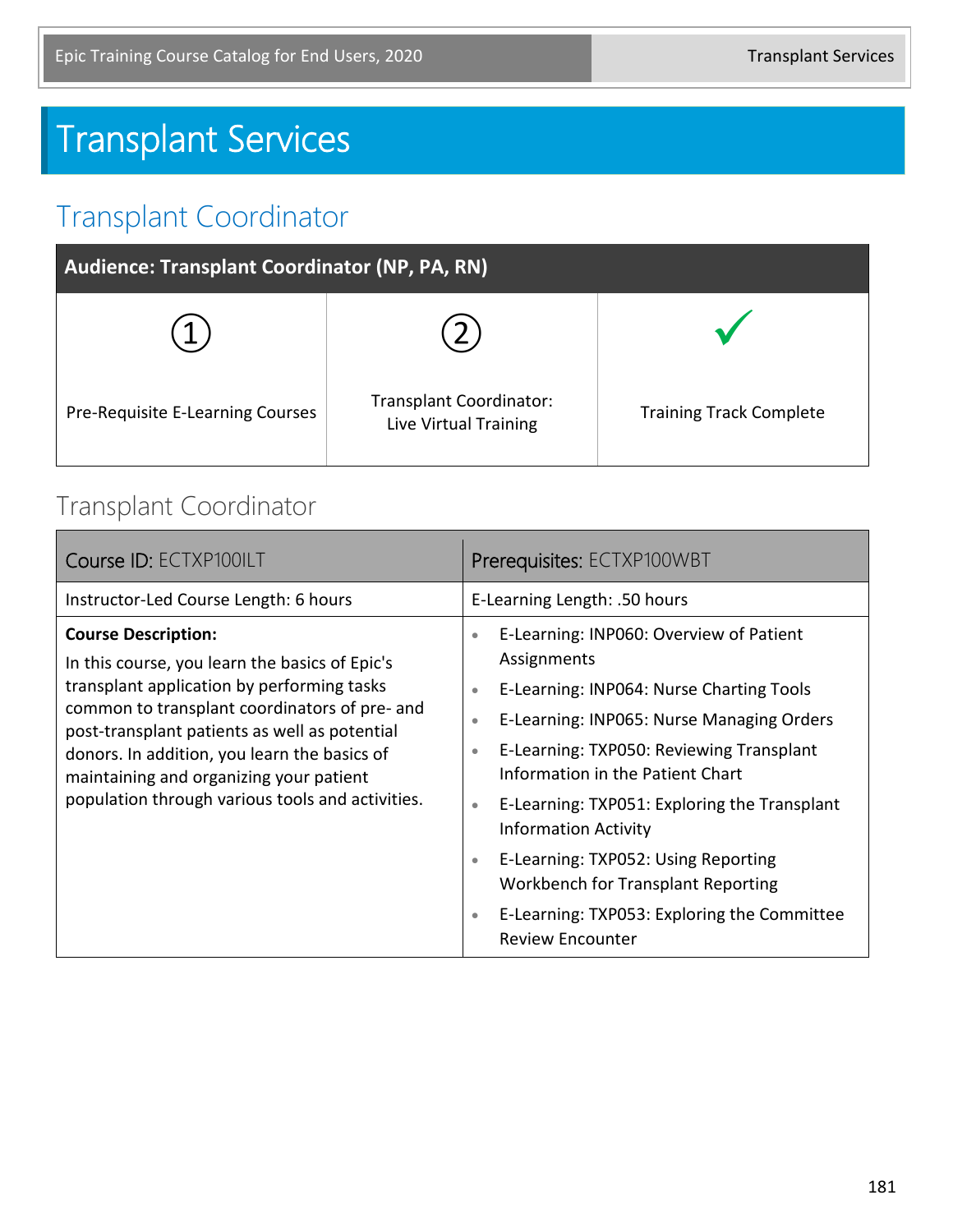## Transplant Team

| Audience: All non-provider transplant staff (Social Workers, Nutritionist, Psychologists,<br>etc.) |                                             |                                |
|----------------------------------------------------------------------------------------------------|---------------------------------------------|--------------------------------|
|                                                                                                    |                                             |                                |
| Pre-Requisite E-Learning Courses                                                                   | Transplant Team:<br><b>Recorded Lessons</b> | <b>Training Track Complete</b> |

#### Transplant Team

| Course ID: ECTXP101RL                                                                                                                                                                                                                         | Prerequisites: ECTXP101WBT                                                                                                                                                                                                                                                                                                                                             |  |
|-----------------------------------------------------------------------------------------------------------------------------------------------------------------------------------------------------------------------------------------------|------------------------------------------------------------------------------------------------------------------------------------------------------------------------------------------------------------------------------------------------------------------------------------------------------------------------------------------------------------------------|--|
| Recorded Lesson Length: 2 hours                                                                                                                                                                                                               | E-Learning Length: .25 hours                                                                                                                                                                                                                                                                                                                                           |  |
| <b>Course Description:</b><br>In this course, you learn the basics of Epic's<br>transplant application including reviewing<br>transplant information, documenting an<br>evaluation visit, and participating in a committee<br>review meeting. | E-Learning: TXP050: Reviewing Transplant<br>$\bullet$<br>Information in the Patient Chart<br>E-Learning: TXP051: Exploring the Transplant<br>$\bullet$<br><b>Information Activity</b><br>E-Learning: TXP052: Using Reporting<br>$\bullet$<br>Workbench for Transplant Reporting<br>E-Learning: TXP053: Exploring the Committee<br>$\bullet$<br><b>Review Encounter</b> |  |